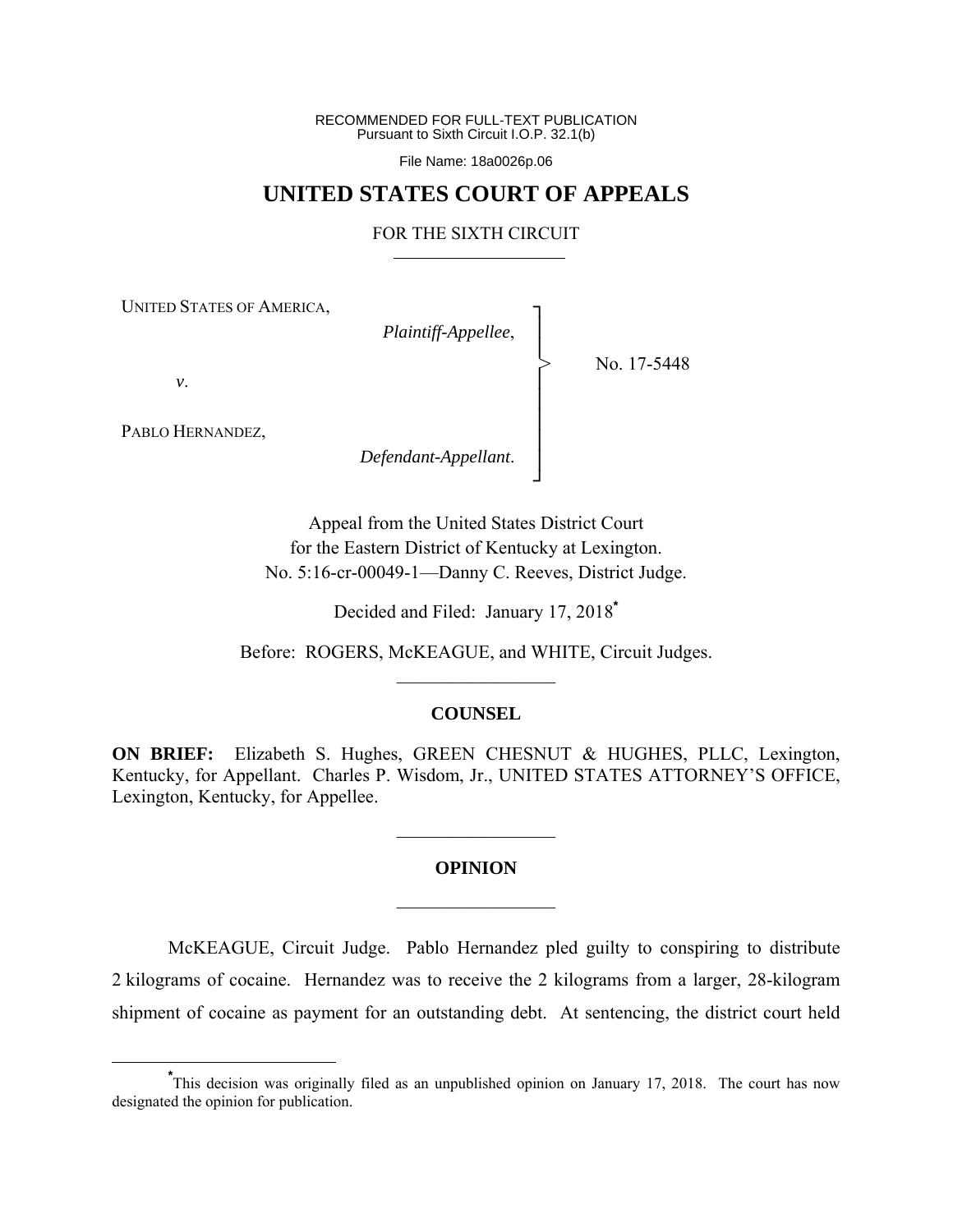Hernandez responsible for all 28 kilograms because he volunteered to locate the whole shipment after it had gone missing prior to delivery. Hernandez objects to this finding and insists that he should be sentenced based solely on the 2 kilograms he was slated to personally receive. If held responsible for the entire shipment, he seeks, in the alternative, a minor-participant reduction for his reduced role in the conspiracy. He also objects to a two-point enhancement he received for maintaining a drug-involved premises. The district court was not persuaded, and neither are we. The judgment below is **AFFIRMED**.

#### **I**

For the most part, the facts in this case are undisputed. Hernandez was a marijuana distributor for an unknown drug supplier. On at least three occasions, Hernandez procured an abandoned warehouse in Madison County, Kentucky, as a delivery point for 1,000-pound shipments of marijuana. The supplier, in turn, paid him at a rate of \$5,000 a shipment for most of these efforts, but fell behind on payments at a certain point. "Ashamed," the supplier offered to satisfy this debt by giving Hernandez 2 kilograms of cocaine from a 28-kilogram shipment set to arrive in Kentucky. Hernandez needed to pick up only the 2 kilograms from the "shipping place" for the bulk transaction. Hernandez agreed.

 Soon afterward, the supplier called Hernandez with a problem: The cocaine was missing. Concerned that police had interdicted the shipment or that his cocaine distributor's underling had absconded with it, the supplier divulged the names of the people involved. The supplier also informed Hernandez that the operation had found other people to receive the shipment because Hernandez's subordinates did not want to do the job. Hernandez then volunteered to get on the internet and see if he could find out what happened. Hernandez did so, but he also called his subordinates and chastised them for refusing to take the cocaine.

 A few hours later, Hernandez's subordinates informed him that the DEA had confiscated the cocaine and arrested those involved. Hernandez and his supplier then charged off the transaction and apparently forgot about the matter until four months later, when the DEA confronted Hernandez about his role in the cocaine delivery and his position as a marijuana distributor. Hernandez confessed to both enterprises and eventually pled guilty to federal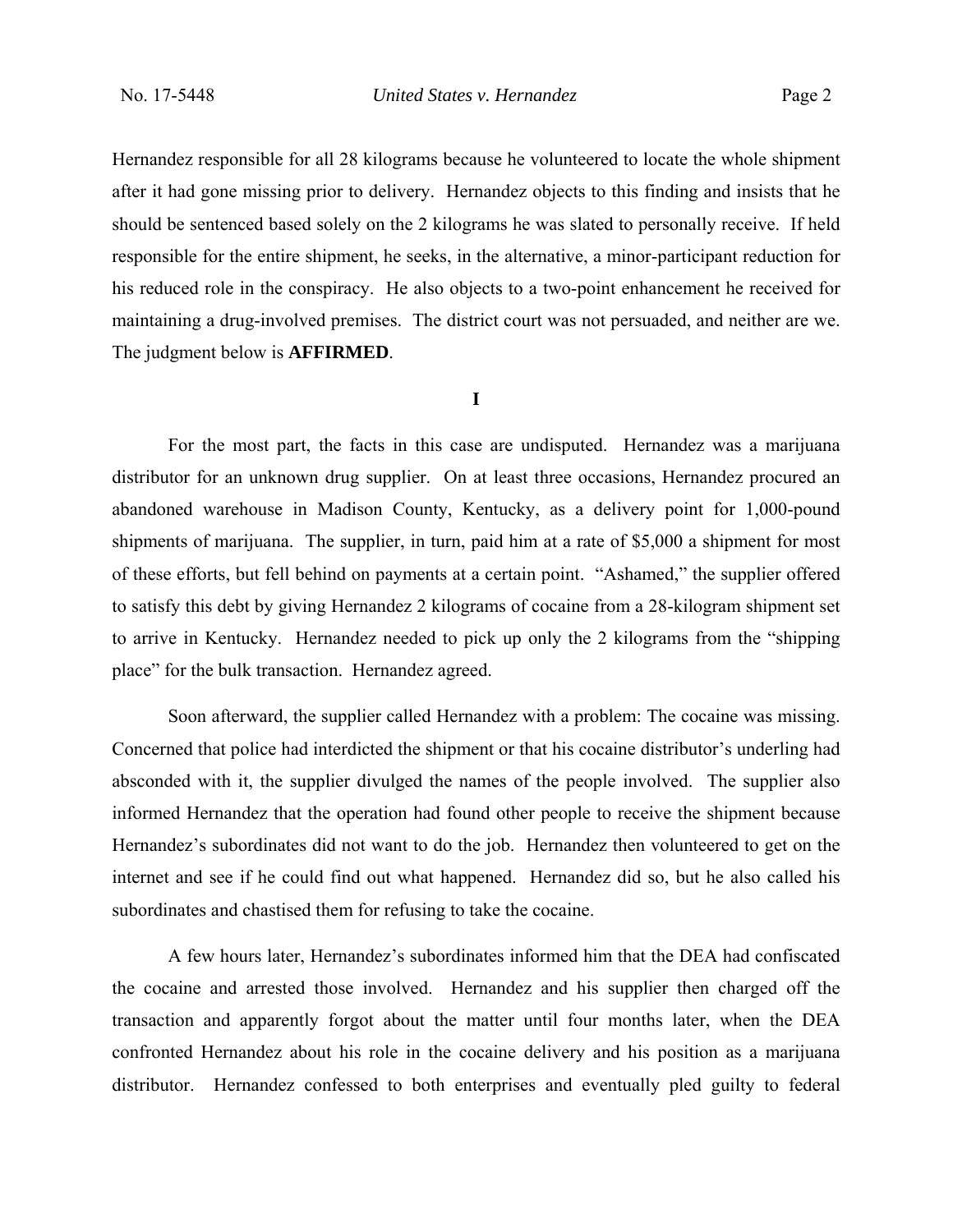cocaine charges in exchange for the Government's agreement not to prosecute him for the marijuana offenses.

 At sentencing, however, the probation officer recommended that Hernandez be sentenced based on all 28 kilograms of cocaine. This quantity set his base offense level at 32. *See* USSG § 2D1.1(c)(4). The probation officer also recommended a two-level enhancement for maintaining a drug-involved premises, based on Hernandez's procurement of the marijuana delivery point. USSG § 2D1.1(b)(12). Hernandez objected to both recommendations and moved for a two-level downward adjustment based on his asserted "minor" role in the cocaine conspiracy. *See* USSG § 3B1.2(b). The government opposed this reduction. The district court sided with the government on all three issues. In particular, the court found that Hernandez could be held responsible for the full 28 kilograms of cocaine as a result of his investigation into the fate of the shipment. *See* R. 50 at 343–44 (noting that, "if the Court were to only consider the actions occurring prior to the intercept of the 28 kilograms, I would agree that only 2 kilograms should be attributed to this defendant," but that Hernandez's subsequent actions "expanded his role in the conspiracy"). Hernandez appeals his sentence.

## **II**

We review a district court's sentencing determinations for both procedural and substantive reasonableness. *See, e.g.*, *United States v. Groenendal*, 557 F.3d 419, 422 (6th Cir. 2009). A sentence may be procedurally unreasonable if the district court "fail[ed] to calculate (or improperly calculate[ed]) the Guidelines range, treat[ed] the Guidelines as mandatory, fail[ed] to consider the [18 U.S.C.]  $\frac{8}{3553(a)}$  factors, select[ed] a sentence based on clearly erroneous facts, or fail[ed] to adequately explain the chosen sentence." *Id.* (quoting *Gall v. United States*, 552 U.S. 38, 51 (2007)). When considering procedural reasonableness, we review the district court's findings of fact for clear error but review mixed questions of fact and law de novo. *Id.* at 423 (citing *United States v. Galloway*, 439 F.3d 320, 322 (6th Cir. 2006); *United States v. Georgia*, 279 F.3d 384, 386–87 (6th Cir. 2002)). "If a sentence is procedurally sound, we then review the sentence for substantive reasonableness under an abuse of discretion standard." *Id*. (citing *Gall*, 552 U.S. at 51).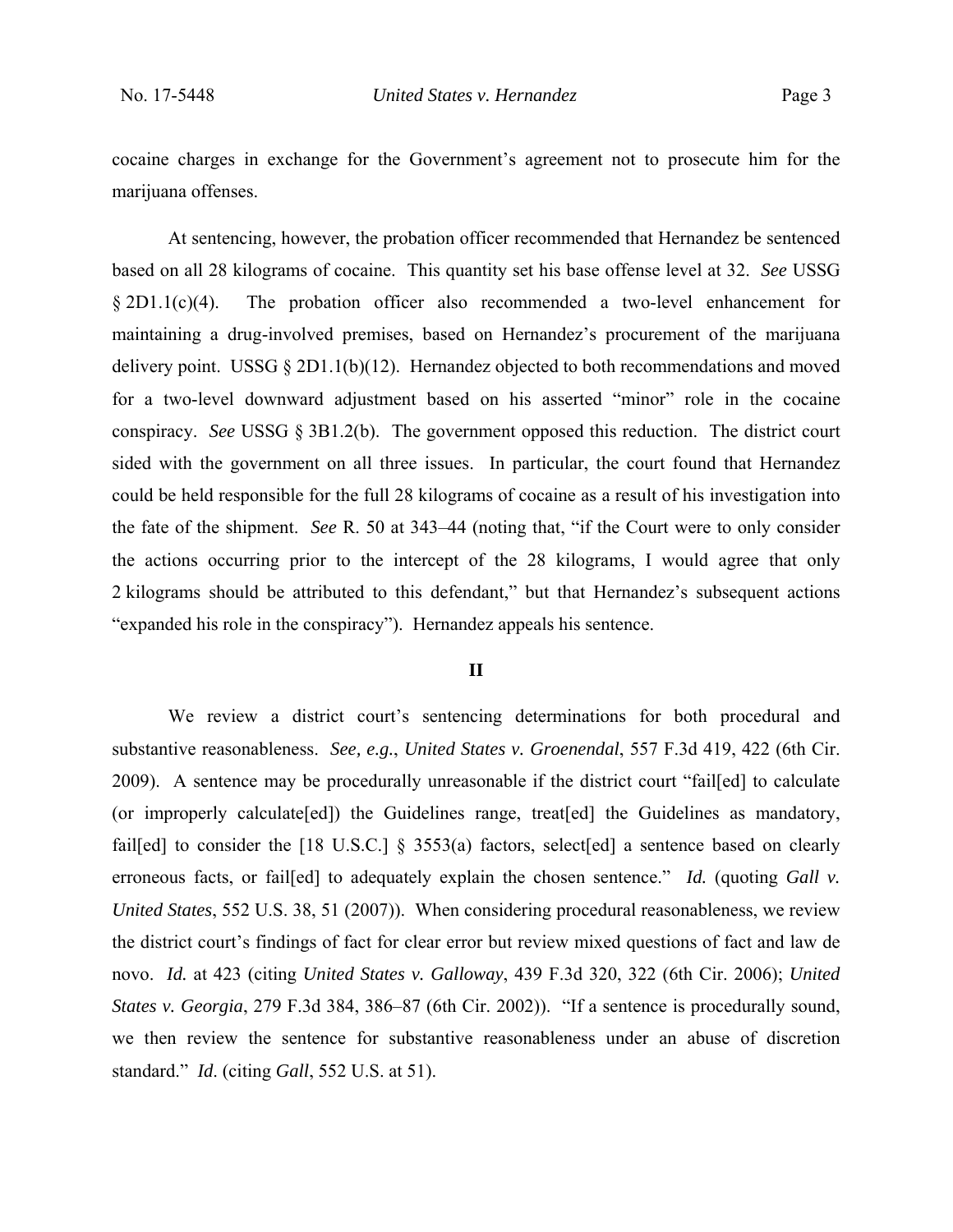Hernandez has advanced three challenges to the procedural reasonableness of his sentence; he does not appear to have advanced a separate challenge based on substantive unreasonableness. For the reasons that follow, we reject all of Hernandez's challenges and affirm his sentence.

## **III**

 Hernandez's first objection relates to his responsibility for the cocaine delivery. He makes two arguments on this point. First, he argues that the district court erred in attributing all the cocaine to him. Second, he contends that he should have received a two-level reduction in his offense level because he was a minor participant. Neither argument is persuasive.

## **A**

 The district court did not err in attributing all 28 kilograms to Hernandez. A controlledsubstances defendant must be sentenced based on the drugs for which he is personally responsible, a quantity which may or may not be the same as the total quantity distributed by the larger conspiracy. *See United States v. Campbell*, 279 F.3d 392, 399–400 (6th Cir. 2002). Under the Guidelines, the defendant may be sentenced for:

all acts and omissions of others that were

- (i) within the scope of the jointly undertaken criminal activity,
- (ii) in furtherance of that criminal activity, and
- (iii) reasonably foreseeable in connection with that criminal activity

that occurred during the commission of the offense of conviction, in preparation for that offense, or in the course of attempting to avoid detection or responsibility for that offense.

USSG  $\S$  1B1.3(a)(1)(B). Hernandez concedes that the delivery of all 28 kilograms was foreseeable to him. However, he argues that the delivery of the entire shipment was not "within the scope of [his] agreement" and is therefore "not relevant conduct under subsection  $(a)(1)(B)$ ." USSG § 1B1.3, Application Note 3(B).

 As an initial matter, Hernandez is mostly correct that de novo review applies to this question. The application of the Guidelines to undisputed facts is generally a question of law,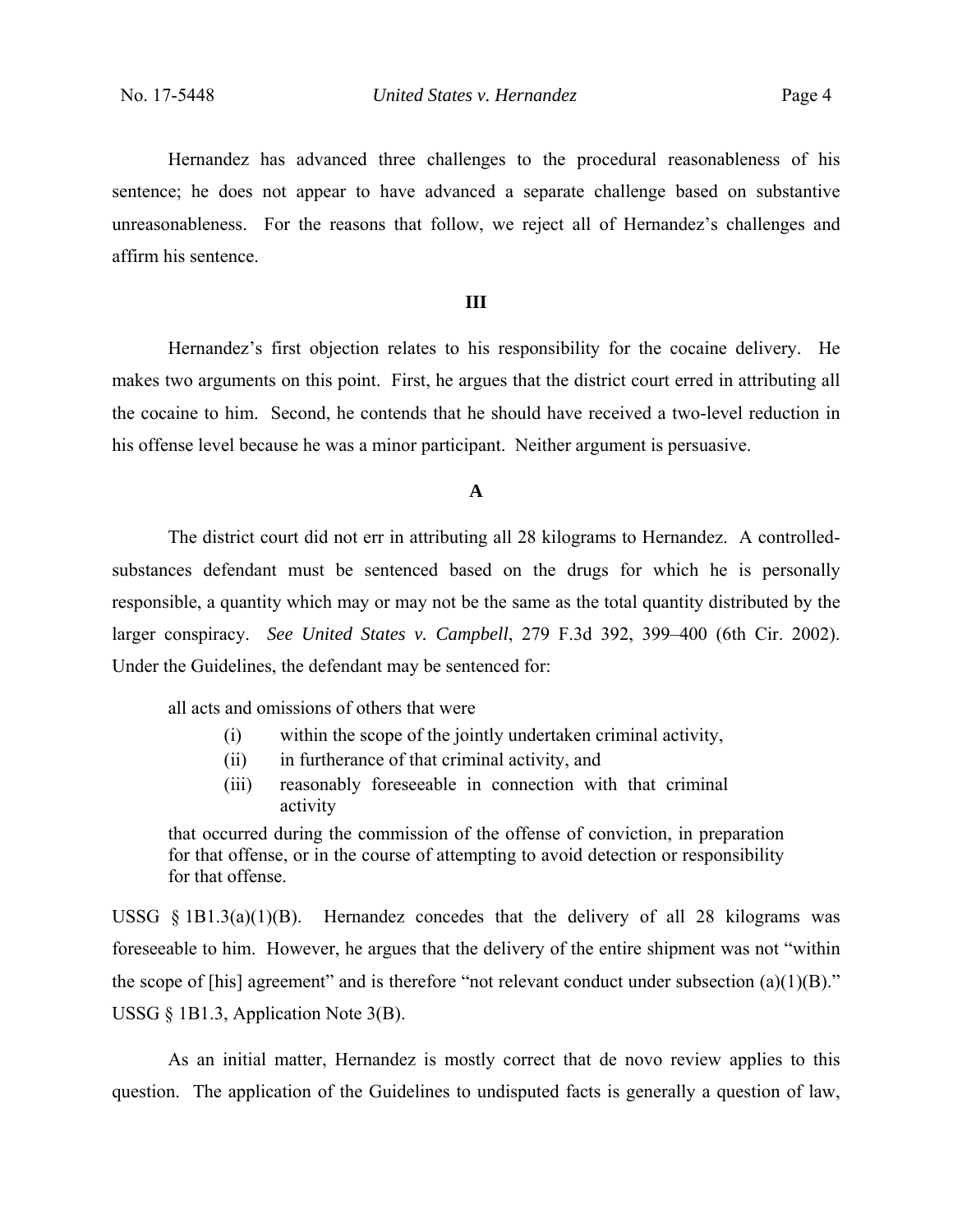and we give no deference to the district court on such issues. *Groenendal*, 557 F.3d at 422–23. However, to the extent that Hernandez objects to the district court's factual findings about his intent and motive, we review only for clear error. *United States v. Swiney*, 203 F.3d 397, 401 (6th Cir. 2000).

 All 28 kilograms of cocaine were within the scope of the conspiracy. Hernandez did not simply agree to accept 2 kilograms of cocaine out of a 28-kilogram shipment as payment for his supplier's debt. After the shipment disappeared, Hernandez volunteered to track it down for the supplier and also chastised his subordinates for not initially agreeing to accept the shipment. *Id.*, ¶ 16. There is no clear error in the district court's conclusion that this action was intended to further the conspiracy. R. 50, Sentencing Tr., PID 332–23. Indeed, it is the most logical inference available. The point of locating a missing shipment is to get it back into the pipeline of commerce. Thus, even if Hernandez had not been a member of the 28-kilogram conspiracy before volunteering to find the missing shipment, he became one when he "advised [the supplier] he would get on the internet to see if he could determine what had happened" and when he called his subordinates to help track down the shipment. We therefore agree with the district court's finding that Hernandez's actions after the disappearance of the shipment "expanded his role in the conspiracy" such that he could properly be held accountable for the full 28 kilograms, rather than only the 2 kilograms that he was to receive.

Hernandez insists at some length that using the internet is not a crime, and therefore cannot be relevant conduct under the Guidelines. *See United States v. Hodge*, 805 F.3d 675, 680 (6th Cir. 2015). This argument is of no help to Hernandez. Of course it is not illegal to use the internet. But it *is* illegal to assist in the commission of a crime, to assist another in avoiding punishment, to try and conceal a felony, or to do any act in furtherance of a conspiracy, regardless of whether the person uses the internet. *See* 18 U.S.C. §§ 2, 3, 4, 371; 21 U.S.C. § 846. Indeed, the Guidelines expressly contemplate that such post-hoc maneuvering can trigger associational sentencing liability. USSG  $\S$  1B1.3(a)(1)(B) (referring to acts done "in the course of attempting to avoid detection or responsibility for th[e] offense"). Trying to discover whether an illegal shipment of drugs has been intercepted by law enforcement fits this description. The district court did not err in holding Hernandez responsible for all 28 kilograms.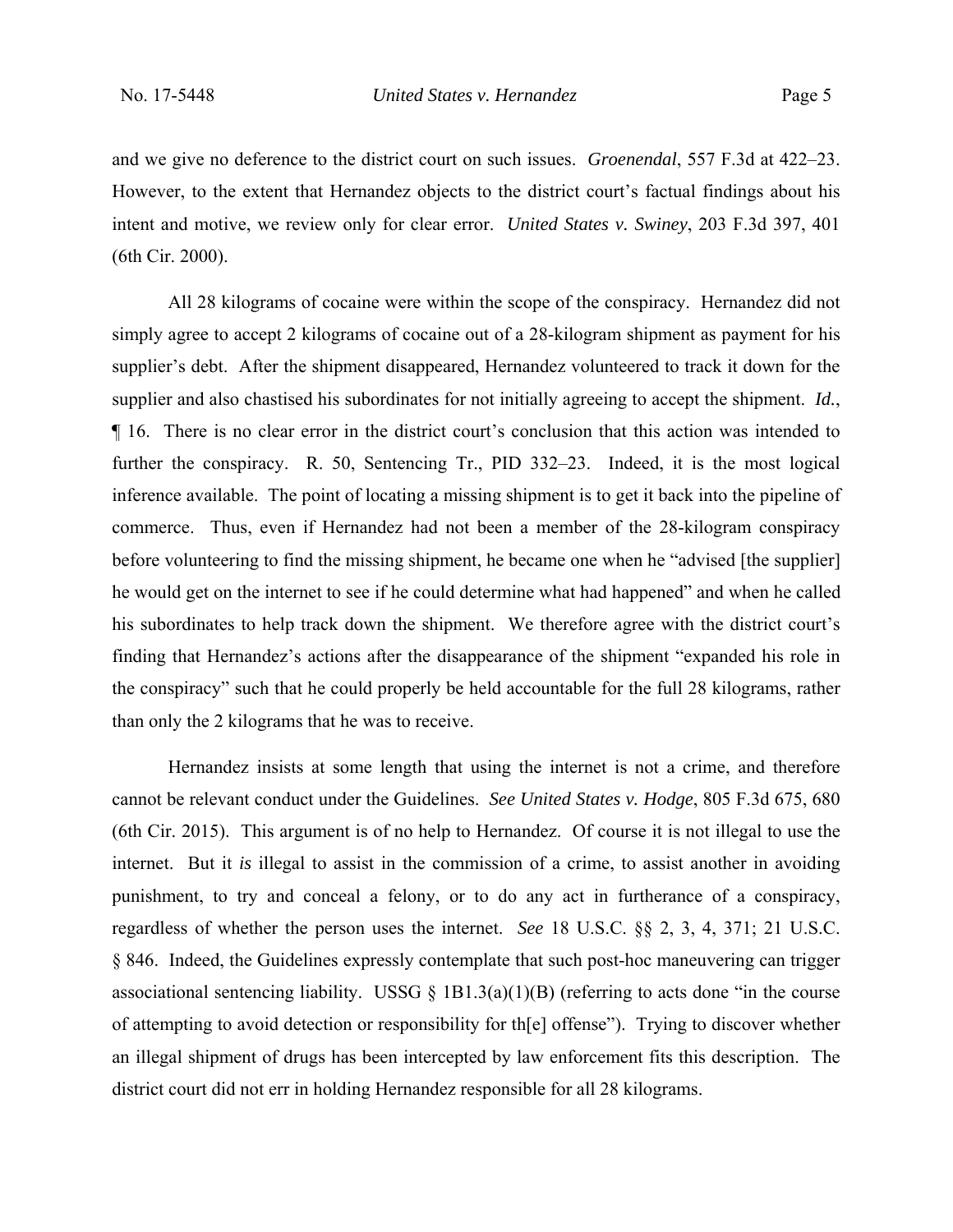**B**

 The district court also did not err in denying Hernandez's request for a minor-participant reduction.

 Hernandez is incorrect when he says that de novo review applies to this question. To be sure, the application of a Guidelines adjustment to undisputed facts is usually a question of law subject to de novo review. *Groenendal*, 557 F.3d at 422–23. But where, as here, the applicability of an adjustment "depends heavily on factual determinations," clear-error deference applies. *Id.* (quoting *United States v. Harris*, 397 F.3d 404, 409 (6th Cir. 2005)) (directly addressing USSG § 3B1.2). The role of a defendant as a "minimal" or "minor" participant nearly always turns on the sound judgment of the district court, not on abstract principles of law. *Id.* We therefore review the district court's denial of a minor-participant adjustment for clear error. *Id.*

 The district court's decision was not clear error. "To be clearly erroneous . . . a decision must strike us as more than just maybe or probably wrong; it must . . . strike us as wrong with the force of a five-week-old, unrefrigerated dead fish." *United States v. Perry*, 908 F.2d 56, 58 (6th Cir. 1990) (quoting *Parts & Elec. Motors, Inc. v. Sterling Elec., Inc.*, 866 F.2d 228, 233 (7th Cir. 1988)). A minor-role reduction is inappropriate unless the defendant proves, by a preponderance of the evidence, that he is "'substantially less culpable than the average participant' in the criminal enterprise." *United States v. Miller*, 56 F.3d 719, 720 (6th Cir. 1995) (quoting *United States v. Smith*, 918 F.2d 664, 669 (6th Cir. 1990)).

The relevant inquiry is thus whether Hernandez's conduct was substantially less culpable than the conduct of the average participant in the instant criminal enterprise. *See United States v. Bartholomew*, 310 F.3d 912, 924 (6th Cir. 2002) ("A minimal participant is one who is 'plainly among the least culpable of those involved in the conduct of a group,' and a minor participant is one who 'is less culpable than most other participants, but whose role could not be described as minimal."") (quoting USSG  $\S$  3B1.2, cmt. nn. 1, 3 (1998)). The Application Notes to  $\S$  3B1.2 provide a non-exhaustive list of relevant factors, including "the degree to which the defendant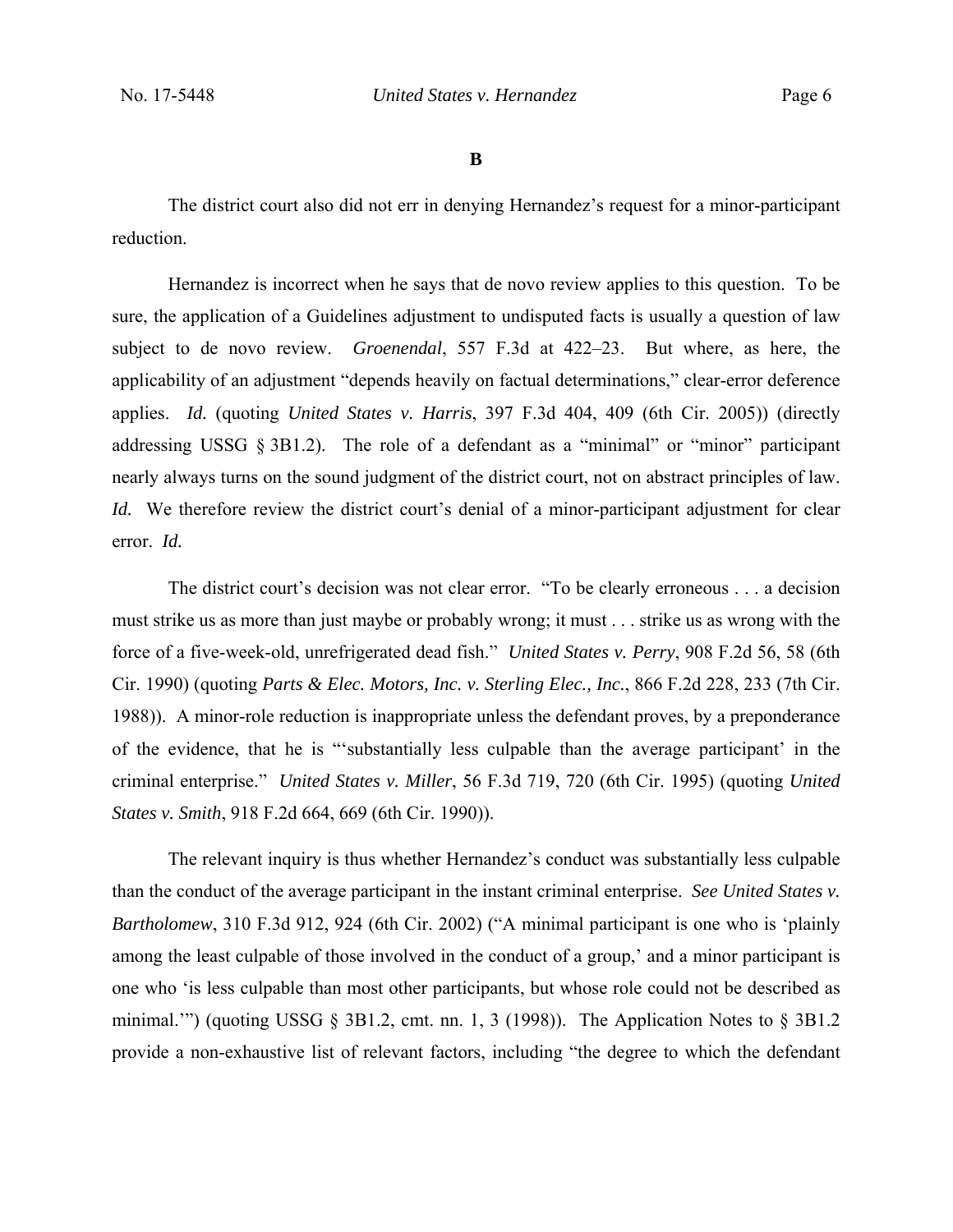understood the scope and structure of the criminal activity" and "the degree to which the defendant stood to benefit from the activity." USSG § 3B1.2, Application Note 3(C).

 The district court's conclusion makes sense in light of the facts presented here and therefore was not clear error. As the district court recognized at sentencing, Hernandez knew the precise scope of the conspiracy, unlike low-level members of the enterprise, such as couriers. The district court also noted that Hernandez was unique among participants in that he stood to reap a significant benefit from the conspiracy's success, rendering him "quite high on the ladder." The district court further noted that by volunteering to locate the missing shipment, Hernandez intended "to provide information to allow the supplier to protect himself or to take further actions," cutting against a finding that Hernandez was a minor participant. That is, Hernandez agreed to act as a sort of quality-control figure who held the trust of the supplier, investigating the fate of the missing shipment "at the request of the conspiracy's central figure." *United States v. Williams*, 14 F. App'x 469, 473 (6th Cir. 2001). Indeed, it is probable that Hernandez agreed to locate the shipment *because of* his vested interest in the transaction. Such actions fit comfortably with those of a mid-level partner with a personal stake in the enterprise, rather than a mere associate who, while important, is expendable. *See United States v. Elias*, 107 F. App'x 634, 639 (6th Cir. 2004) (affirming denial of minor-role reduction even though defendant was not "high on the operation's organizational pyramid" because his actions rendered him "at least as culpable as an average participant in the fraudulent scheme"). Perhaps another factfinder might have seen it differently, but this decision was not clear error.

## **IV**

 Finally, Hernandez asserts that he should not have received a drug-premises enhancement under USSG  $\S 2D1.1(b)(12)$ . Specifically, he argues that he did not have sufficient control over the abandoned warehouse used to receive drug shipments. We disagree.

 The drug-premises enhancement has three elements: The defendant must (1) knowingly (2) open or maintain any place (3) for the purpose of distributing a controlled substance. *United States v. Johnson*, 737 F.3d 444, 447 (6th Cir. 2013). Because this Guideline is based on 21 U.S.C. § 856 and uses the same operative language (*maintaining*), precedent interpreting both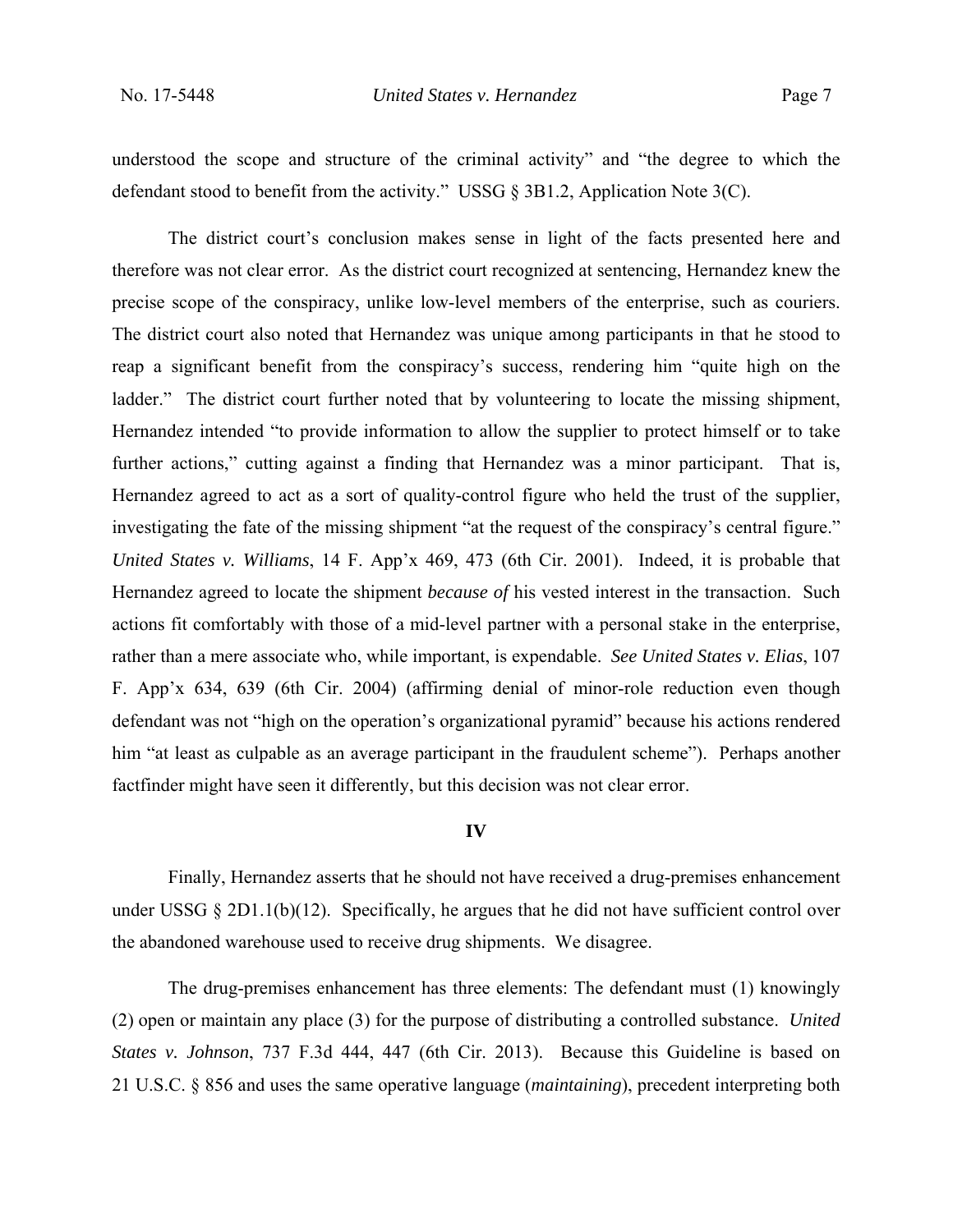the Guideline and the statute is instructive. *Id.* It does not appear that we have interpreted the Guideline in the context of an abandoned commercial building. However, our precedent is sufficiently instructive to foreclose Hernandez's argument.**<sup>1</sup>**

At issue here is the *maintaining* element. When deciding whether the defendant maintained a premises for distributing drugs, we must consider "whether the defendant held a possessory interest in . . . the premises" and "the extent to which the defendant controlled access to, or activities at, the premises." USSG § 2D1.1, Application Note 17. If a defendant does not have a legal interest in the premises, the enhancement may still apply if the government makes a sufficient showing of de facto control. *United States v. Russell*, 595 F.3d 633, 644 (6th Cir. 2010) (discussing the analogous requirements of 21 U.S.C. § 856(a)(1)); *United States v. Tippins*, 630 F. App'x 501, 504 (6th Cir. 2015). To prove control under this standard, however, the government must show something more than the act of distribution from the premises. *See United States v. Clavis*, 956 F.2d 1079, 1090–91 (11th Cir. 1992) (followed by *Russell*, 595 F.3d at 644). Otherwise, the law would punish someone twice for the same act. *Id.*

*Russell* and *Clavis* articulated a long list of things that can provide evidence of maintenance. These facts include "control, duration, *acquisition of the site*, renting or furnishing the site, supervising, protecting, supplying food to those at the site, and [maintaining] continuity." *Russell*, 595 F.3d at 644 (quoting *Clavis*, 956 F.2d at 1091) (emphasis added). We have upheld the use of the enhancement when the defendants "rented" houses from drug addicts by giving them cocaine, *United States v. Cannon*, 552 F. App'x 512, 516 (6th Cir. 2014), or when the defendant's coconspirators resided at the premises and received heroin from the defendant multiple times per week. *United States v. Murillo-Almarez*, 602 F. App'x 307, 309, 312 (6th Cir. 2015). Although a person need not be present at the location constantly for the enhancement to apply, the word *maintains* "contemplates a defendant who is more than a casual

<sup>&</sup>lt;u>1</u> <sup>1</sup>We have not clearly articulated the standard of review for the many issues which can be raised by the USSG § 2D1.1(b)(12) enhancement. *United States v. Bell*, 766 F.3d 634, 636 (6th Cir. 2014). However, we need not decide that larger issue here. The issue before us now is purely legal—neither party appears to dispute the facts as they were decided by the district court. Thus, regardless of what the standard of review might be in a more complicated case, we would review the legal-interpretation issue de novo.